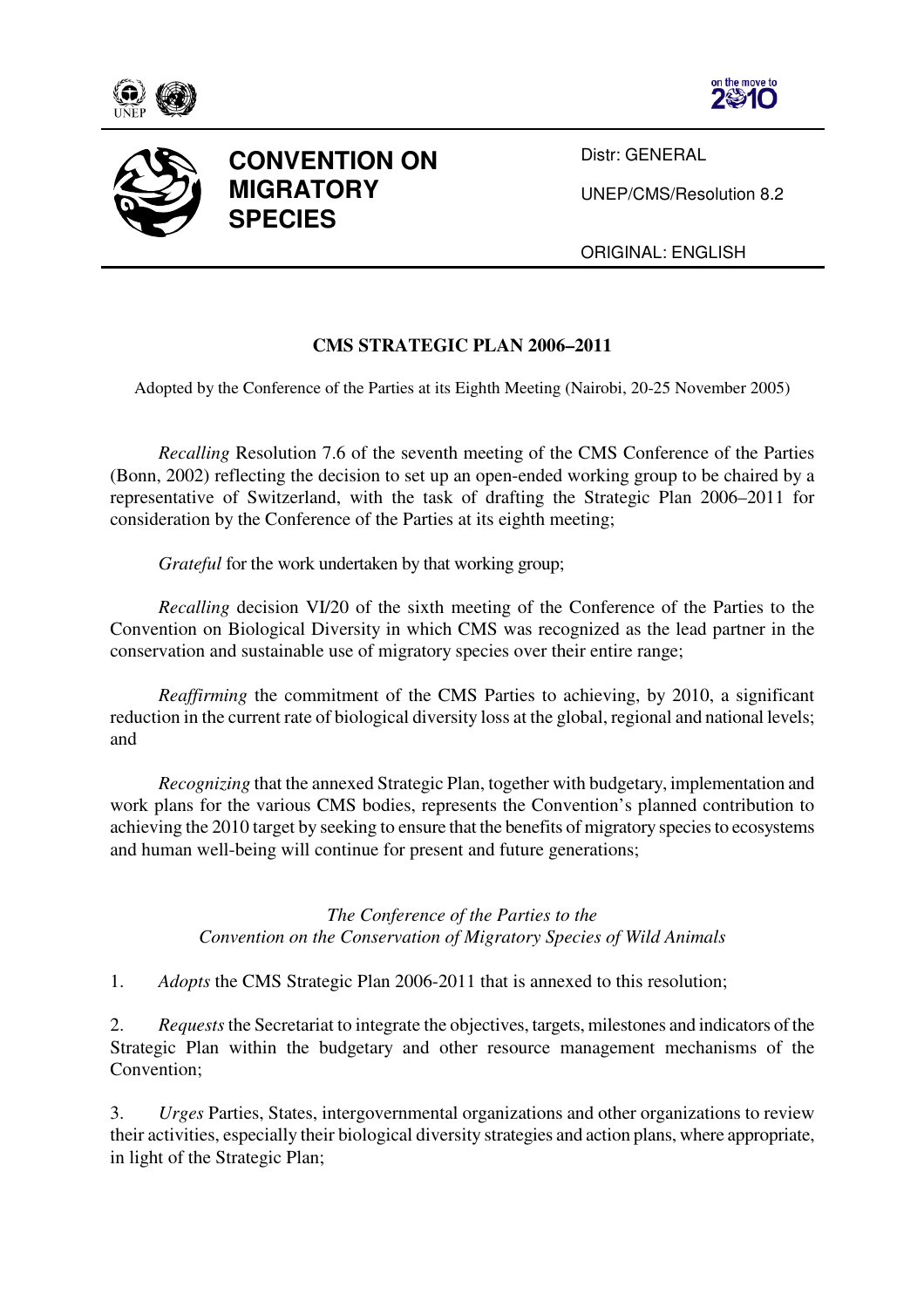4. *Requests* the Conference of the Parties to review the Strategic Plan at its ninth and tenth meetings in the light of the Plan's stated targets, milestones and indicators and in line with paragraph 5.5 of the Plan; and

5. *Invites* Agreements concluded pursuant to Article IV of the Convention to transmit the Strategic Plan to the next meeting of their governing bodies and to reflect the targets of relevance to those Agreements in their planning and budgetary documents.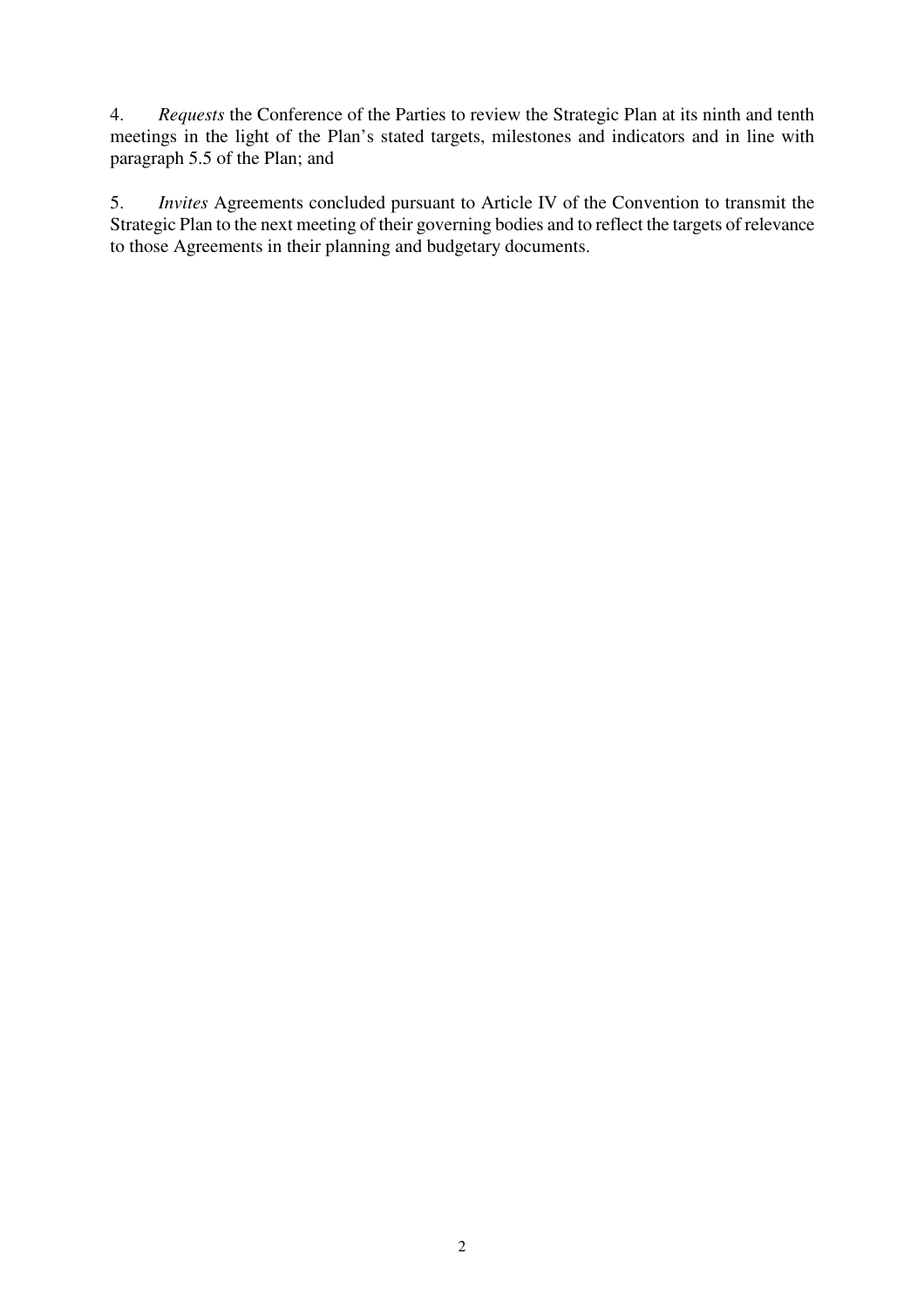

## **CONVENTION ON THE CONSERVATION OF MIGRATORY SPECIES OF WILD ANIMALS**

# **STRATEGIC PLAN 2006–2011**

- 1. INTRODUCTION
- 2. THE ISSUE
- 3. THE ROLE OF CMS
- 4. STRATEGIC PLAN 2006–2011
- 5. IMPLEMENTATION
- 6. LOGICAL FRAMEWORK TABLE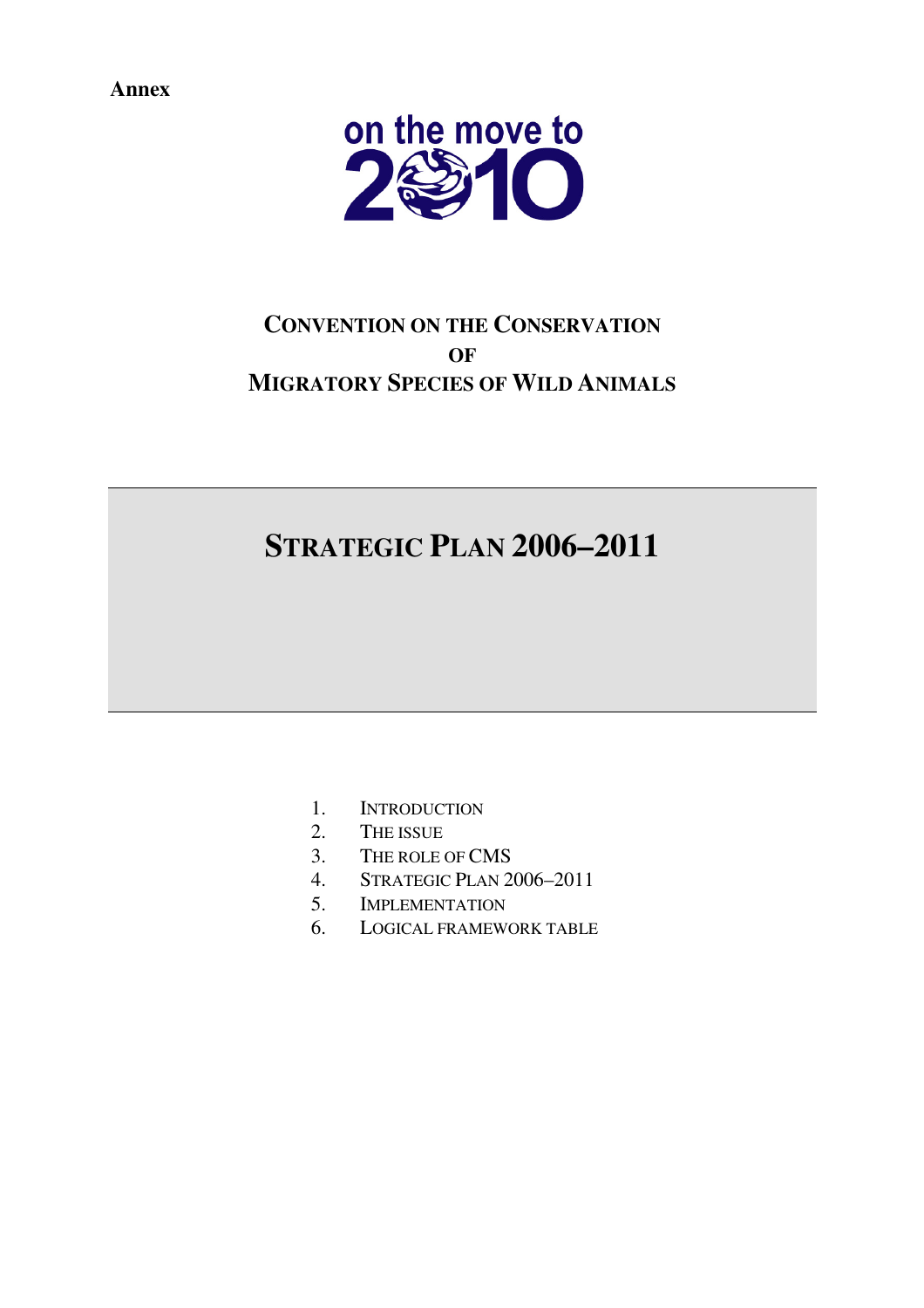#### **1. INTRODUCTION**

1. The Convention on Migratory Species (CMS) marked its twenty-fifth Anniversary in 2004. As one of the first biodiversity-related Conventions, which came into force long before the more comprehensive Convention on Biological Diversity (CBD), it has played, under the auspices of the United Nations Environment Programme (UNEP), a pioneering role in promoting and initiating collaborative conservation and management action on migratory animal species of which "a proportion cyclically and predictably cross one or more national jurisdictional boundaries" (Article I). The phenomenon of those migrations is a unique part of the global natural heritage which can be conserved only through the joint efforts of all nations.

2. This Strategic Plan aims to set the general goal, objectives and targets for the six years from 2006 to 2011 to ensure a coherent and strategic approach to the Convention's implementation at national, regional and global levels.

3. The period covered by the Strategic Plan includes a significant target date set by the international community at the Sixth Meeting of the CBD Conference of the Parties, when, in The Hague, Ministers responsible for CBD implementation resolved to strengthen their efforts to put in place measures to halt biodiversity loss at the global, regional, subregional and national levels by the year 2010. That target was also reflected in the CBD Strategic Plan's mission statement: "to achieve by 2010 a significant reduction of the current rate of biodiversity loss at the global, regional and national levels", which has also been endorsed by the World Summit on Sustainable Development (WSSD). The CMS Strategic Plan, together with future associated implementation plans for the various CMS bodies, represents the Convention's planned contribution to achieving the 2010 target and seeks to ensure that the benefits of migratory species to ecosystems and human well-being will continue for present and future generations.

#### **2. THE ISSUE**

#### **2.1 What is special about migratory species?**

4. Migratory animals are special components of the world's ecosystems. They range from antelopes to fishes, from whales to elephants, from bats to birds and butterflies. While, like all species, they make a great variety of vital contributions to the functioning of the ecosystems in which they live, their movements over short or long distances represent a unique global ecological feature which has many implications for their value as a natural resource as well as for their conservation. Migratory animals are in principle "parttime" components of ecosystems, where they fulfil important seasonal ecological functions: they may serve as a crucial food resource for non-migratory species in those areas, they may act as pollinators and seed distributors, or they may themselves exploit seasonally abundant local food resources, thereby contributing to the biological balance of a local ecosystem.

#### **2.2 The importance of migratory species for people**

5. There are also many human communities which rely on the regular influx of migratory animals. In various parts of the world they provide the basis for subsistence, recreational and commercial hunting and fishing activities, often serving as an important basis for the livelihoods of communities. In many instances, migratory animals represent a shared, seasonally predictable resource for human communities far apart. The use of that resource by one community might greatly influence its availability to people in another, distant location.

6. Because of their migratory habits and the diversity of environments which they occupy over shorter or longer periods, many migratory animals are sensitive indicators of environmental change. They may link the impact of human-induced environmental modifications in widely separate regions, such as the well known example of toxic pesticides being found in the tissues of Antarctic animals.

7. Migratory species have great significance in many cultures, in legends, stories, religions and medicine. For many people, the regular comings and goings of migratory animals are a powerful symbolic sign of the seasonality of nature and the passing of yearly cycles. More recently, spectacular gatherings of seasonal migrants have become prime attractions for nature tourists such as bird-, turtle- and whalewatchers.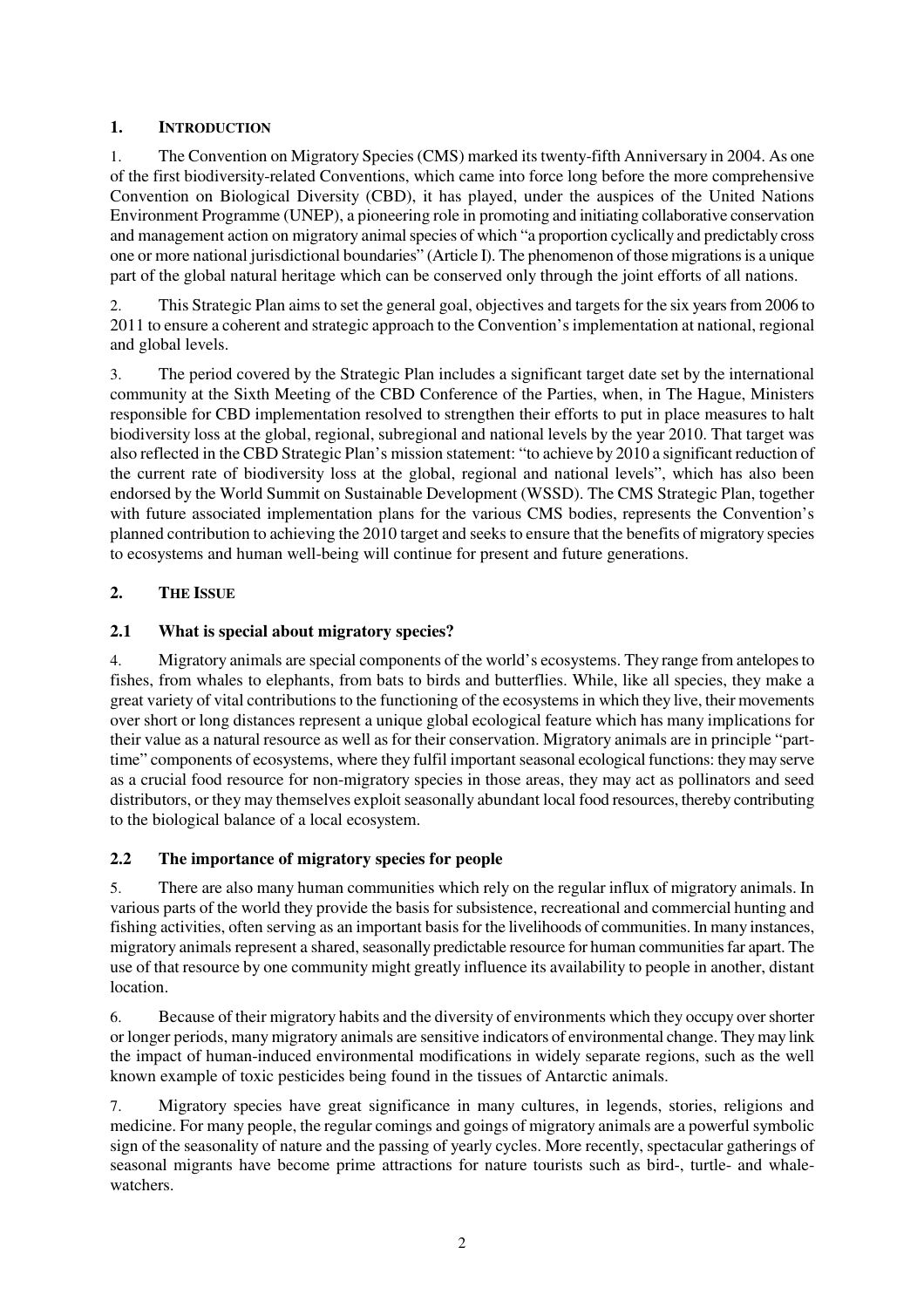#### **2.3 Increasing threats to migratory species**

8. In line with its impacts on biodiversity in general, human pressure on migratory animals and their habitats is often intense. That pressure can lead to particularly strong negative impacts on the populations of migratory animals as large numbers of individuals concentrate at certain traditionally used sites. Unsustainable hunting and fishing practices, and also incidental capture in fisheries, for example, result in heavy impacts on many species. Destruction or modification of wetlands, forests and grasslands removes food and shelter vital to their life. The introduction of alien species and the harmful effects of industrial and agricultural pollutants are further risks.

9. Recent scientific work also suggests that climate change is also likely to have an impact on migratory species. Many habitats important for migratory species may be profoundly changed, with traditional migratory patterns disrupted or altered as a result. The status of certain species could be seriously affected. The ongoing desertification of semi-arid areas, most notably in the Sahelo-Saharan zone, is also believed to have an increasing negative impact on some long-distance migratory birds and some terrestrial migratory mammals.

10. Barriers to migration such as dams, fences, power lines and wind farms can disrupt migratory routes and result in significant mortality. Birds also face the danger of injuries or death caused by communication towers and electricity transmission lines and pylons. For all the above reasons, there is a growing number of migratory species with a serious risk of becoming extinct.

#### **2.4 Special conservation needs for migratory species**

11. Because of their unique behaviour and particular ecological requirements, migratory species have special conservation needs. Most importantly, international cooperation between States which share populations of migratory species is absolutely essential. Those States have a joint responsibility to ensure the long-term survival of migratory animals and their migratory behaviour across and beyond their territories.

12. Concerted and coordinated actions on the ground will be needed to address the threats to migratory animals if we want to maintain their free movement across international boundaries and continents, thereby ensuring that they continue to contribute to the health and proper functioning of ecosystems and the wellbeing of human populations which depend on those animals for their livelihood. Such actions will require more research to understand the needs of those species; a multitude of conservation measures on the ground, directed towards both the species and their habitats throughout their ranges; greatly increased awareness of the issues; and international cooperation between relevant agencies and decision-makers.

#### **3. THE ROLE OF CMS**

#### **3.1 International cooperation**

13. Since migratory species, in the sense of the definition given in the text of the Convention, can be conserved only through joint international efforts in which species- and ecosystem-based approaches are linked and coordinated across the entire migratory range of a species the purpose of CMS is to catalyse, foster and support such international collaboration.

14. Through its various operational tools, CMS establishes obligations for its Contracting Parties to protect the most endangered species, listed in Appendix I to the Convention; sets a framework for developing regional or global multilateral instruments to conserve and ensure the sustainability of use of particular migratory species or groups of species listed in Appendix II; and provides funding for research and conservation projects through its Small Grants Programme.

#### **3.2 Contribution to sustainable development**

15. Many migratory species provide essential ecosystem services which in turn add to human well-being in practically all countries of the world. The conservation and sustainable management of migratory species populations is an important special contribution to the wider aims of global sustainable development.

16. Ultimately, CMS is committed to assisting its Contracting Parties to move towards a truly sustainable use of natural resources. Its work is directed towards the implementation of Millennium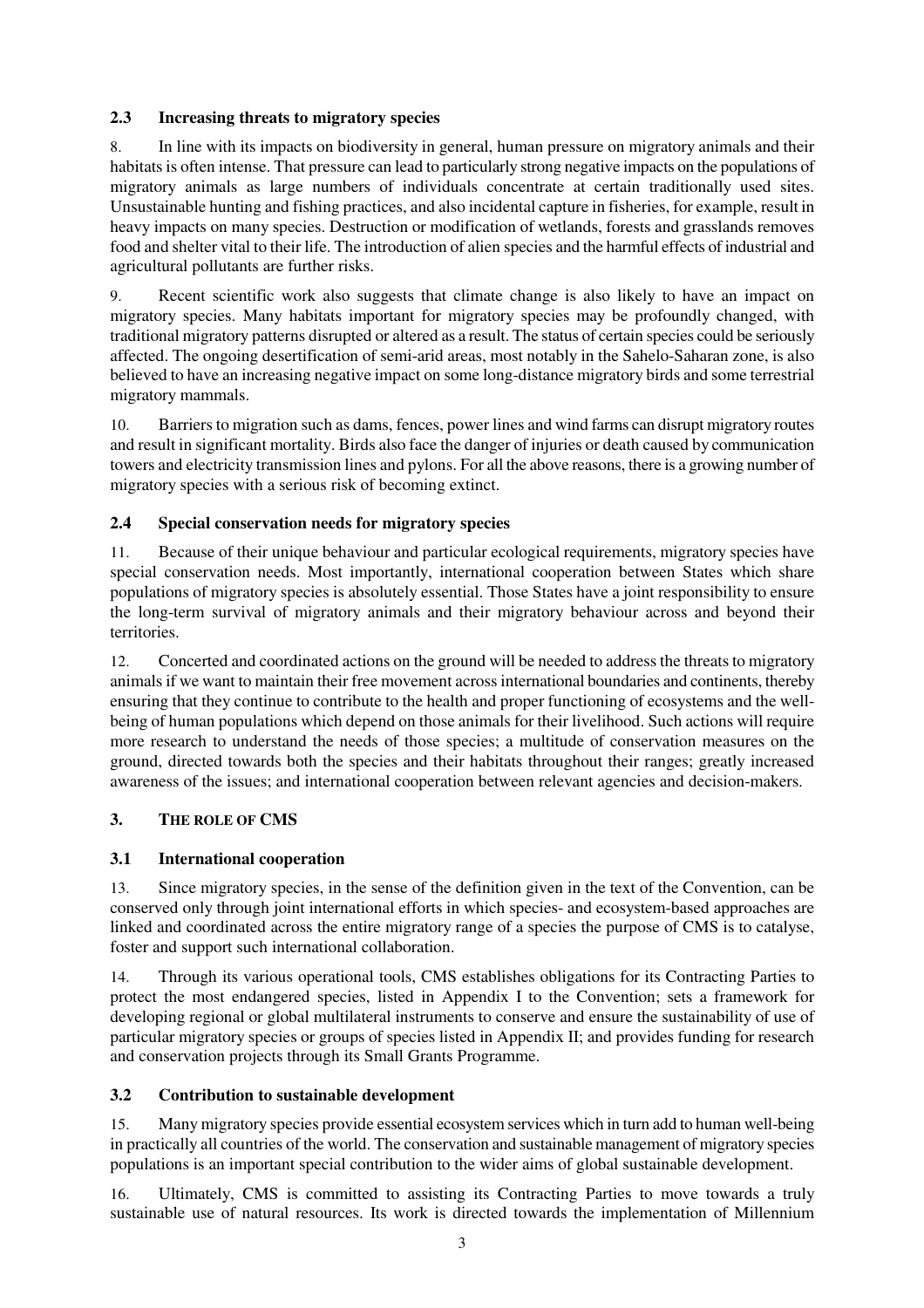Development Goal 7 and the Plan of Implementation adopted at WSSD in Johannesburg, South Africa, in 2002. It supports conservation programmes to bring long-term benefits to local communities while helping to reduce the rate of biodiversity loss. Many of the agreement-associated action plans developed under CMS auspices work to the common benefit of migratory species and local communities. They address issues to reduce pressures on migratory animal populations, while at the same time having regard for the livelihood needs of local communities including, where compatible with the conservation status of a species, providing for the sustainable use of such species.

#### **3.3 Achievements**

17. Under the framework Convention and its associated agreements, the CMS family currently extends to more than 116 participating countries, a number which is steadily growing.

18. To date, more than 100 (117 as of November 2005) species have been listed in CMS Appendix I, and Appendix II covers, potentially, over 1,000 species. Many of those species are subjects of strict protection measures within Contracting Party Range States, of cooperative activities through CMS agreements and also of research and conservation projects funded through the CMS Small Grants Programme. Since 1990, more than a dozen international instruments have been concluded under the CMS umbrella, for bats, birds, large herbivores, elephants, dolphins and whales, marine turtles and seals. More than 40 (47 as of November 2005) endangered migratory species have been designated for concerted action. Since 1997, small grants for projects have exceeded \$1.5 million in value.

#### **3.4 Relationship to other conventions**

19. CMS and its instruments, while aimed specifically at benefiting migratory species, contribute to the broader objective of conserving biodiversity. They are part of an integrated approach to the implementation of other biodiversity-related international instruments and to the achievement of the CBD and WSSD targets. The goals and aims of CMS and other biodiversity-related conventions – notably the Convention on Biological Diversity (CBD), the Convention on Wetlands of International Importance and the Convention on International Trade in Endangered Species of Wild Fauna and Flora (CITES) are mutually reinforcing. The complementarity with CBD is particularly important: while it is focused on the maintenance of biological diversity on genetic, species and ecosystem levels, CMS uses migratory species as a "living thread" to link ecosystems functionally through networks, corridors and pathways over large geographic areas, cutting across national, regional and continental boundaries.

20. CMS has entered into a number of collaborative relationships with those and other intergovernmental organizations in order to maximize synergies. CBD, in turn, acknowledges CMS as its lead partner on migratory species conservation.

21. Increased attention must be given to coordinating action, creating synergies and avoiding duplication between the various treaties through, for example, joint work programmes such as the CBD-CMS joint work programme and the CMS-AEWA-Ramsar Convention joint work programme.

22. CMS's work must be undertaken, where appropriate, in close coordination with the UN Convention on the Law of the Sea, whose article 64 deals with highly migratory marine species.

#### **3.5 Partnerships with other organizations**

23. CMS activities are supported by strong partnerships with intergovernmental and international nongovernmental organizations. First and foremost is the association with UNEP, which not only provides the Convention's Secretariat but, through its regional offices, thematic programmes and headquarters, also extends financial and in-kind support to some of the Convention's specific programmes.

24. Partnerships with major non-governmental organizations help to bring conservation action into effect on the ground. They also provide a key conduit for scientific and conservation information to be brought into the Convention's decision-making processes. Great potential remains to be tapped. Attention must be given to expanding and strengthening those cooperative activities in a more formal manner, for example, through memoranda of cooperation and joint work programmes.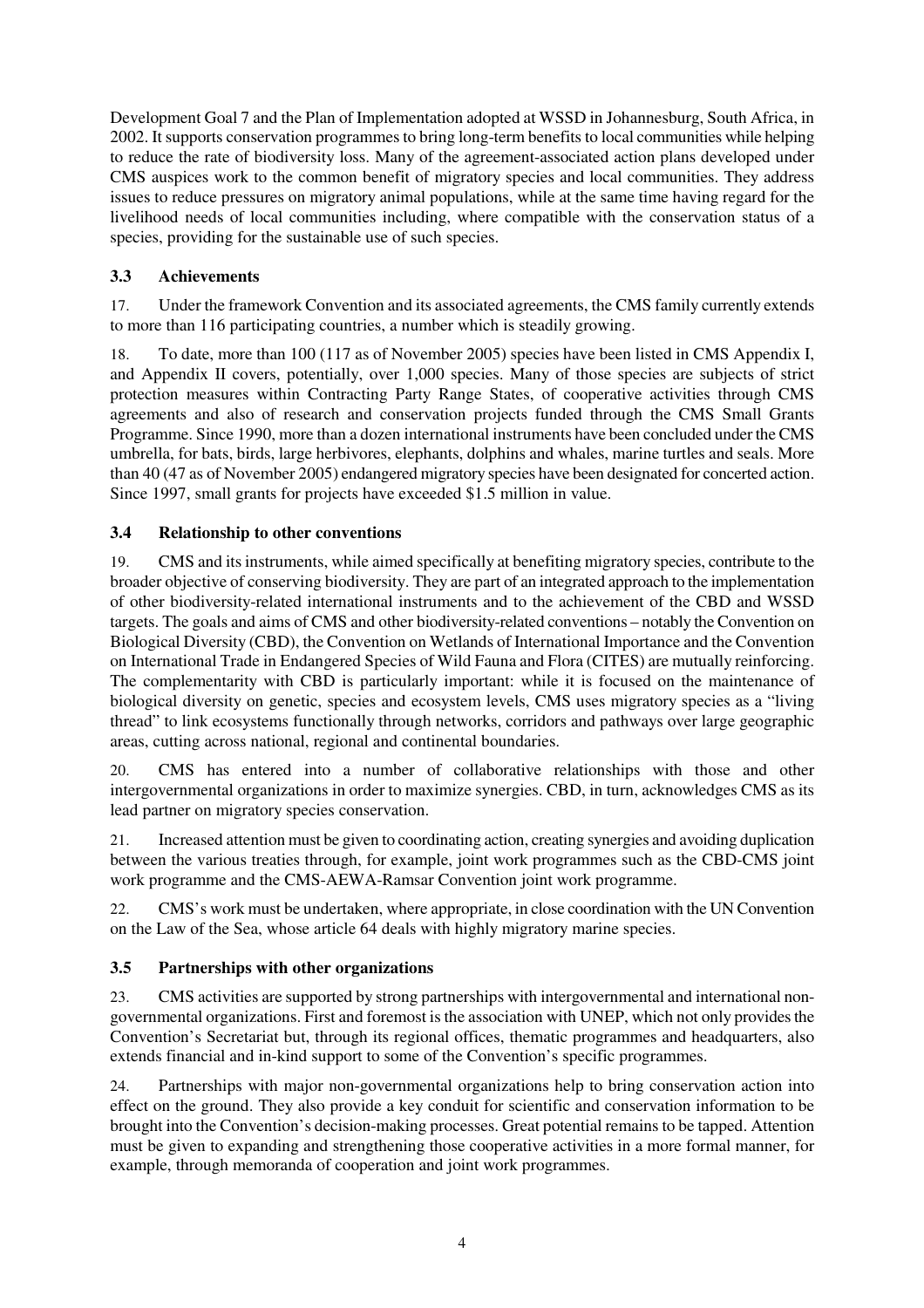#### **3.6 Key challenges for CMS**

25. The greatest challenges for the conservation of migratory species, as reflected in the four objectives of the Strategic Plan, are to have the best available information on which to base conservation and sustainable management decisions; the need to undertake conservation measures in a coordinated and cooperative way across a migratory range; to widen awareness of the key issues among relevant target audiences; and the development and mobilization of human capacity and financial resources to implement needed conservation measures.

26. CMS provides a global platform to address the threats to migratory species through a suite of tools which can be tailored to specific situations. It will be critical for CMS to further expand its membership across the world. Also, additional financial resources – always a limitation in biodiversity conservation activities – will have to be mobilized to enable not only country-level activities but also coordinated and cooperative migratory-range-wide activities.

#### **4. STRATEGIC PLAN 2006–2011**

#### **4.1 Scope and structure**

27. The CMS Strategic Plan provides the general framework and rationale for what the Convention − the individual Contracting Parties and the CMS institutional bodies – aspires to achieve during the next two intersessional periods. It is structured in the format of a hierarchical logical framework (see logical framework table in section 6).

#### **4.2 Vision**

#### **A world which understands, respects and sustains the phenomenon of animal migration as a unique part of our shared natural heritage**

28. This long-term vision, expressed in relation to biodiversity conservation, was ultimately not only behind the origination of the Convention more than 25 years ago but is still today the driving motivation behind its steady development and expansion.

#### **4.3 Goal**

#### **To ensure the favourable conservation status of migratory species, thereby contributing to global sustainability**

29. In pursuing the above general goal, CMS seeks to strengthen its leading international efforts on behalf of migratory species. It builds the necessary partnerships between countries and many national and international institutions in order to achieve a better conservation status for migratory animals. The goal underlines the fact that CMS clearly sees itself as an integral part of a family of international legal instruments with the primary aim of biodiversity conservation, the maintenance of biospheric processes and systems and the sustainability of the use of biological resources as an essential basis to ensure global sustainability and the long-term livelihoods of people.

#### **4.4 Objectives**

30. Based on its general remit under the Convention and the expertise acquired over more than a quarter of a century, CMS pursues four main objectives. While the first three are directed towards mitigating the threats to the status of migratory species (lack of knowledge, lack of action and lack of awareness), the fourth is related to the capacity of the Convention itself and its constituent bodies.

#### **OBJECTIVE 1: To ensure that the conservation and management of migratory species is based on the best available information**

31. In view of the complex issues relating to migratory species, the availability of good scientific information, and also of traditional knowledge, is essential for sound decision-making. Through the work of its Scientific Council, the Convention has a tradition of promoting, initiating and supporting relevant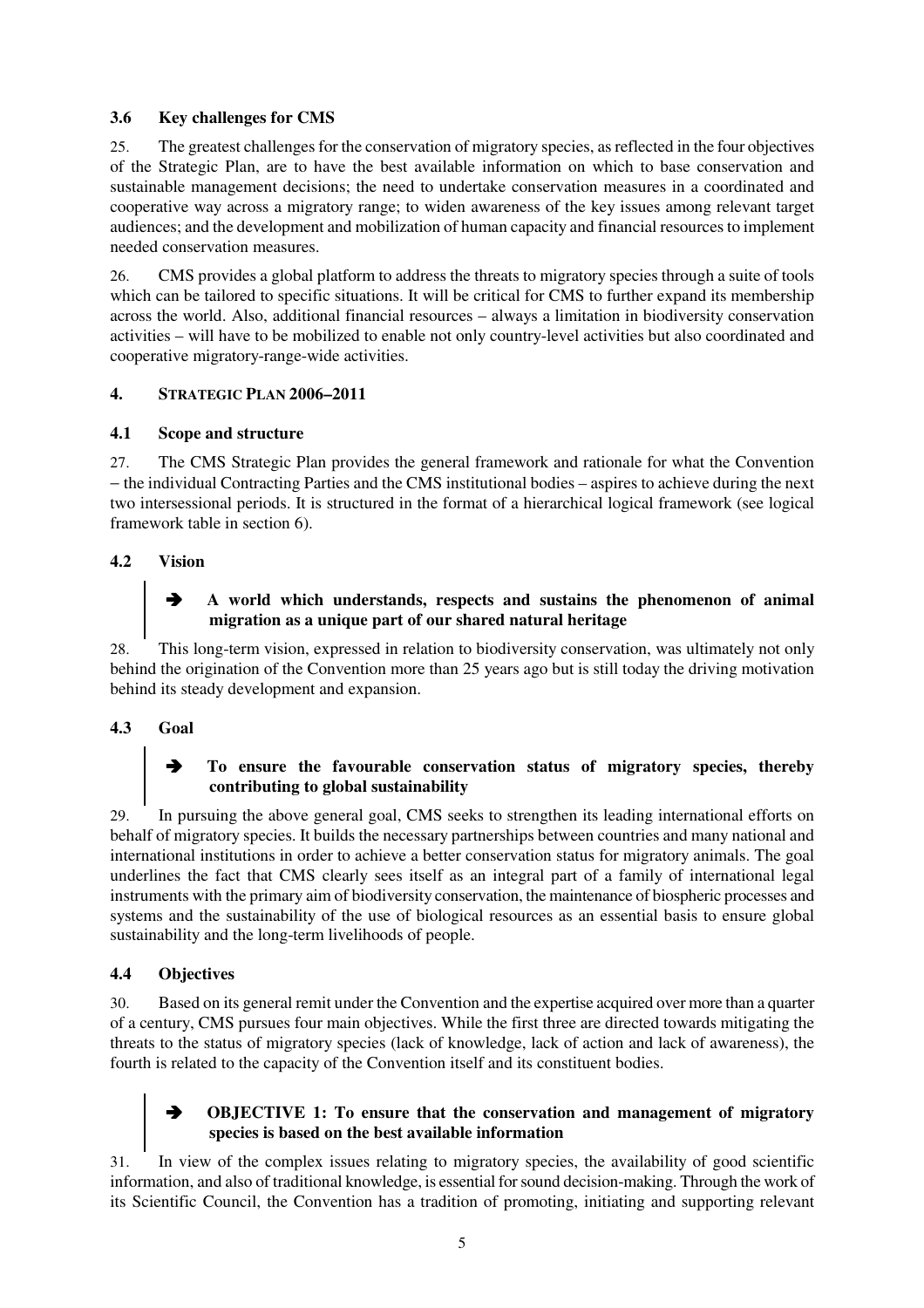research work and will continue to do so during the next six years. **Eight targets** are to ensure that relevant data continue to be collected which document the status of species and species groups, the pressures acting on biodiversity, the development of responses and the effectiveness of these responses to manage those threats.

#### **OBJECTIVE 2: To ensure that migratory species benefit from the best possible conservation measures**

32. The leading rationale for the Convention is the "migratory range approach". Migratory species can best be conserved through joint international cooperative efforts, linking species- and ecosystem-based approaches at national levels, coordinated across a migratory range.

33. A series of instruments are available under the framework Convention to achieve the above objective: Agreements, memoranda of understanding and action plans. The **nine targets** of the objective are directed towards the various actions required in relation to the various categories of species recognized by the Convention: Appendix I species, Appendix II species and all migratory species. They deal with the development of integrated action plans, site-specific actions, and also some general threats which are of particular concern for migratory species.

#### **OBJECTIVE 3: To broaden awareness and enhance engagement in the conservation of migratory species amongst key actors**

34. Cooperation between nations can be achieved only if the decision-makers and opinion-leaders involved are aware of the issues and the paramount need for concerted action. It has been a main task of the Convention in the past, and will remain so in future, to bring those problems to the attention of selected key target audiences. The identified **six targets** deal with those audiences, especially to ensure that existing Contracting Parties enhance their engagement; that identified priority countries join as new Contracting Parties; that the already large network of Partners can be further strengthened and expanded; and that dialogues can be initiated with key sectoral groups whose activities have particular impact on migratory species.

#### **OBJECTIVE 4: To reinforce CMS's overarching and unifying role in the conservation and management of migratory species**

35. **Eight** "internal" **targets** are identified under the above "enabling" objective aimed at strengthening the work of the Convention, increasing its effectiveness and efficiency and establishing a better corporate identity for the Convention and its legally independent, formal daughter Agreements. The Strategic Plan must also make provision for helping to develop the capacity of bodies involved in implementing the Convention and its legal instruments, especially in developing countries. Finally, with the Convention suffering from a great mismatch between available resources and the tasks conferred on its implementing bodies by the Conference of the Parties, the future financing of the Convention's programmes and the need to diversify its sources of income are a principal challenge for the next six years.

### **4.5 Targets, indicators and milestones**

36. The targets listed in the logical framework table are the backbone of the Strategic Plan. They provide the basis for measuring the performance and achievements of the Convention over the strategic planning period. A total of 31 targets have been identified, many of them with a series of interim milestones. Where targets are not measurable in themselves, proxy indicators are provided. The individual Contracting Parties, the Secretariat and the Scientific Council are the main actors for achieving most of those targets.

### **4.6 Operational principles**

37. In addition to the targets, nine cross-cutting issues have been identified which, in the pursuit of implementing the Strategic Plan, will be adopted and applied as Operational Principles in all activities where appropriate. They reflect the Convention's fundamental working philosophy, which is:

- OP1 To respect the general principles of the United Nations Charter
- OP2 To cooperate closely with relevant multilateral environmental agreements and key partners to maximise synergies and avoid duplication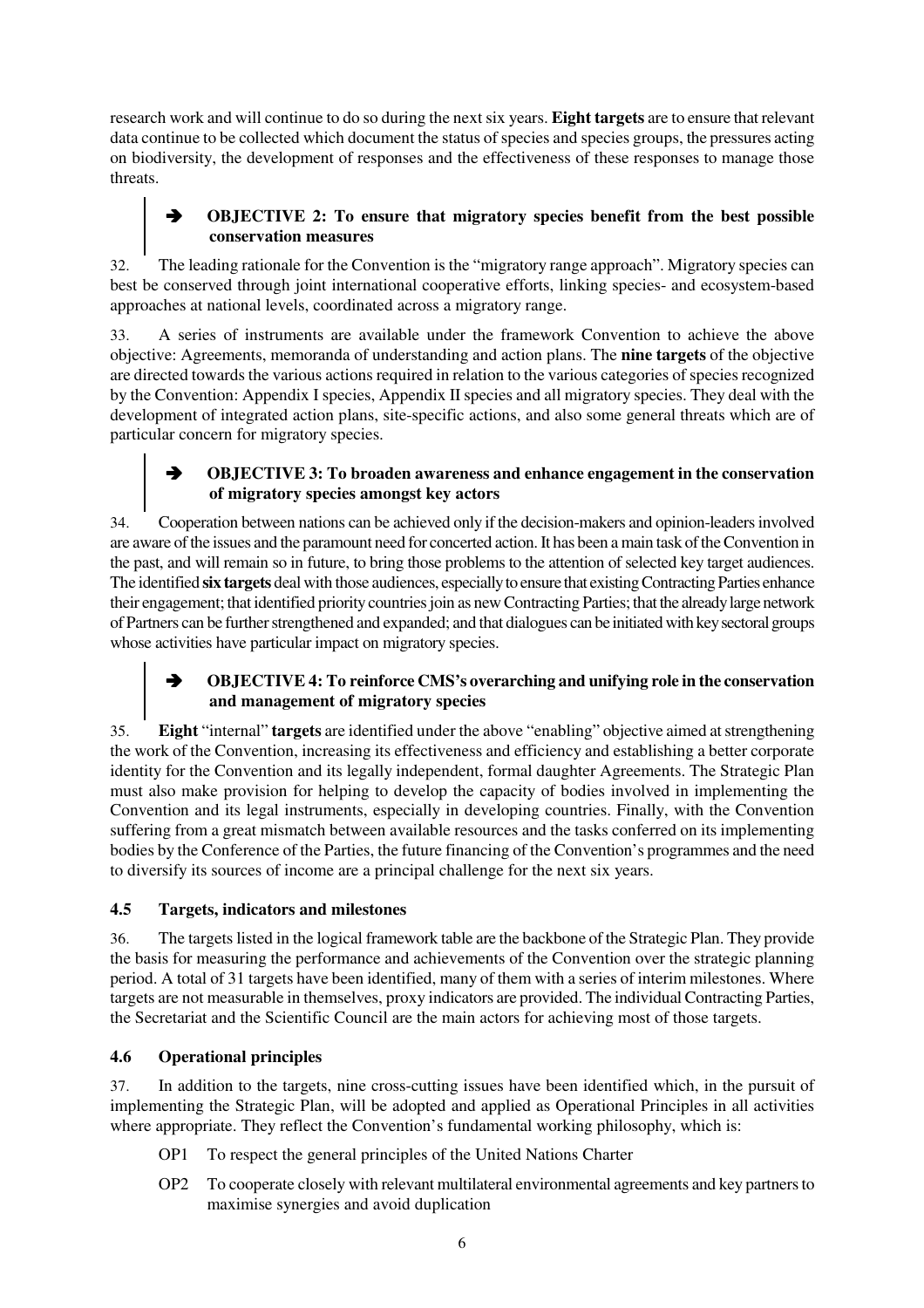- OP3 To foster awareness of the concept of sustainable use, and of livelihoods being dependent on migratory species
- OP4 To increase the opportunities for developing countries and countries with economies in transition to contribute to the implementation of the Strategic Plan
- OP5 To spend available project funding in less wealthy countries
- OP6 To attract at least 50 per cent matching funding for project activities
- OP7 To seize opportunities for capacity-building in all activities
- OP8 To involve stakeholders in the implementation of the Strategic Plan
- OP9 To work in ever closer collaboration with the institutions and partners of all CMS Article IV Agreements.

#### **5. IMPLEMENTATION**

#### **5.1 Implementation plans**

38. The successful implementation of the Strategic Plan is dependent on contributions made by the Contracting Parties individually and by the Conference of the Parties, the Standing Committee, the Scientific Council and the Secretariat, and also by the Agreements and memoranda of understanding developed under the auspices of the Convention. Each of those constitutional players must be aware of the role which they play and the specific tasks which they must carry out if the six-year targets are to be attained. More detailed implementation plans may be developed for some tasks to assist and guide progress towards the targets, linked to the triennial budget. The Secretariat will also develop an annual work plan for its activities. The structure and content of the plans must relate to the targets of the Strategic Plan. That structure should also be used for future reporting. Contracting Parties, Agreements and memoranda of understanding are encouraged to adopt a similar procedure for planning their own work under the Convention.

39. The Conference of the Parties will set overall programme and budgetary priorities for each triennial period. The Standing Committee will provide guidance on request to the Secretariat and the Scientific Council on how to achieve the Conference of the Parties' priorities, including guidance on budgetary issues and the use of the Convention's limited financial resources. Key partners, including the Agreements negotiated under CMS auspices, will be invited to assist in the Strategic Plan's implementation.

#### **5.2 The role of Contracting Parties**

40. Besides participating in the work and meetings of the various Convention bodies, the individual Contracting Parties will play a fundamental role in attaining the targets of the Strategic Plan. While the Secretariat has the function of a driving and coordinating force, in relation to many targets it will have to rely on timely feedback and inputs from the Contracting Parties, such as providing national information on:

- Status of species (e.g., target 1.1), threats to migratory species (1.4), habitats of key importance (2.3), ongoing conservation actions (2.2, 2.4, 2.6 and 2.7) and success of conservation actions (2.7)
- Possible national evaluation systems for measuring conservation success (1.5)
- National impact assessment and environmental impact assessment regulations  $(2.8)$
- Integration of migratory species considerations into national biodiversity strategies (2.9)
- Level of national funding for conservation of migratory species (indicator for Objective 3)
- Possible non-governmental funding sources (4.8).
- 41. The success of the Plan will also depend on actions taken by the Parties in their countries, such as:
	- Following agreed standards for research and reports  $(1.7)$
	- Participating in relevant Agreements (2.5)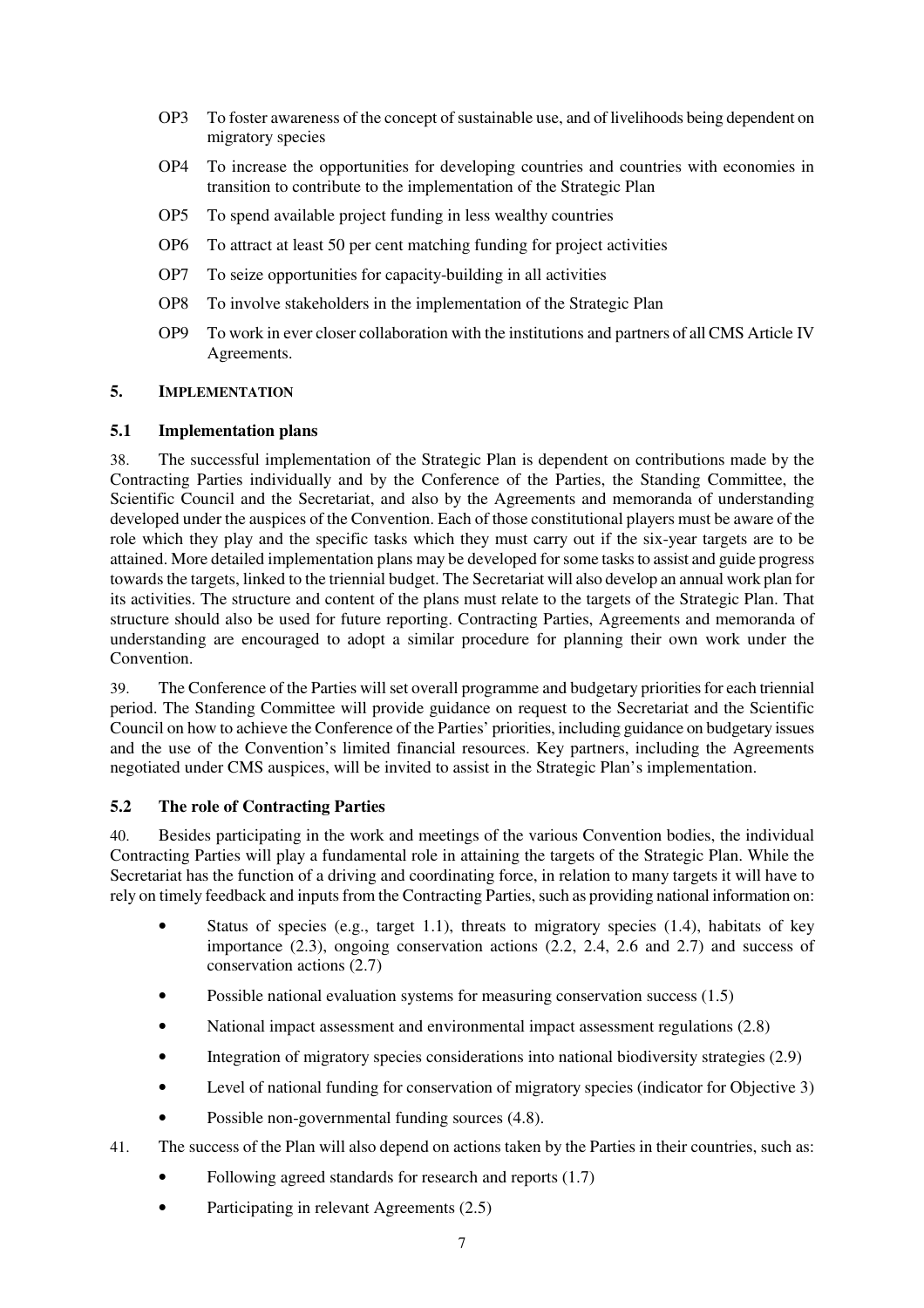- Submitting comprehensive and accurate national reports
- Promoting the Convention to relevant national players (3.5)
- Assisting in the recruitment of new Parties  $(4.1)$
- Fostering and enhancing regional capacity  $(4.7)$ .

#### **5.3 Agreements and memoranda of understanding**

42. The Agreements and memoranda of understanding negotiated under the auspices of the Convention are important extensions of CMS conservation work at regional and more specialized levels. They help to achieve the Convention's Goal and Objectives and make important contributions to the total of CMS achievements.

43. To ensure that those daughter instruments are fully integrated and strategically aligned with the Convention, the Agreements and memoranda of understanding should use similar systems for planning and reporting their work. In particular, they are encouraged:

- To develop their own strategic or implementation plans linked, as far as possible, to the Convention's Strategic Plan through a system of cascading logical frameworks which show how their work contributes to the attainment of CMS objectives and targets
- To use an effective national reporting system fully harmonized with the system for the **Convention**
- To make all their information available through the CMS Information Management System
- To provide, in a timely manner, whatever information and inputs are required for the targets and milestones of the CMS Strategic Plan.

#### **5.4 Monitoring and evaluation**

44. Recognizing that strategic planning and monitoring and evaluation are closely interlinked, and that one does not make sense without the other, provisions for monitoring and evaluation have been built into the Strategic Plan and must also be reflected in the associated implementation plans. Monitoring the Strategic Plan's implementation is to take place on three levels:

- **Performance**: measuring the success of the annual activities pursued in order to attain the target
- **Achievement**: measuring our success in relation to reducing pressures on migratory species. This will be done in two ways: through the regular evaluation of the milestones and indicators of individual targets and through the triennial evaluation of the additional, independent key indicators identified for each of the Objectives
- **Impact**: the ultimate, triennial measure of evaluating the status of migratory species through one or more special indices at Goal level (to be developed under Target 1.3).

45. Many of the indicators for the Objectives and Targets require the collection of baseline data at the beginning of the Strategic Plan period. They will mainly require actions by the Secretariat and the Scientific Council, but some inputs will also be needed from Contracting Parties.

#### **5.5 Review of the Strategic Plan**

46. The implementation of the Strategic Plan will be reviewed by the Conference of the Parties at its ninth and tenth meetings in the light of the Plan's stated targets, milestones and indicators. The first, midterm review, will be carried out internally under the leadership of the Standing Committee with inputs from the Scientific Council and the Secretariat. Amendments to the Strategic Plan may at that stage be made in accordance with the findings of the review and any new, external circumstances which may arise.

47. The second, end-of-term review could also be led by the Standing Committee, or, if resources allow, could be an independent, external assessment. The results and recommendations will be an important input for the development of the follow-on Strategic Plan.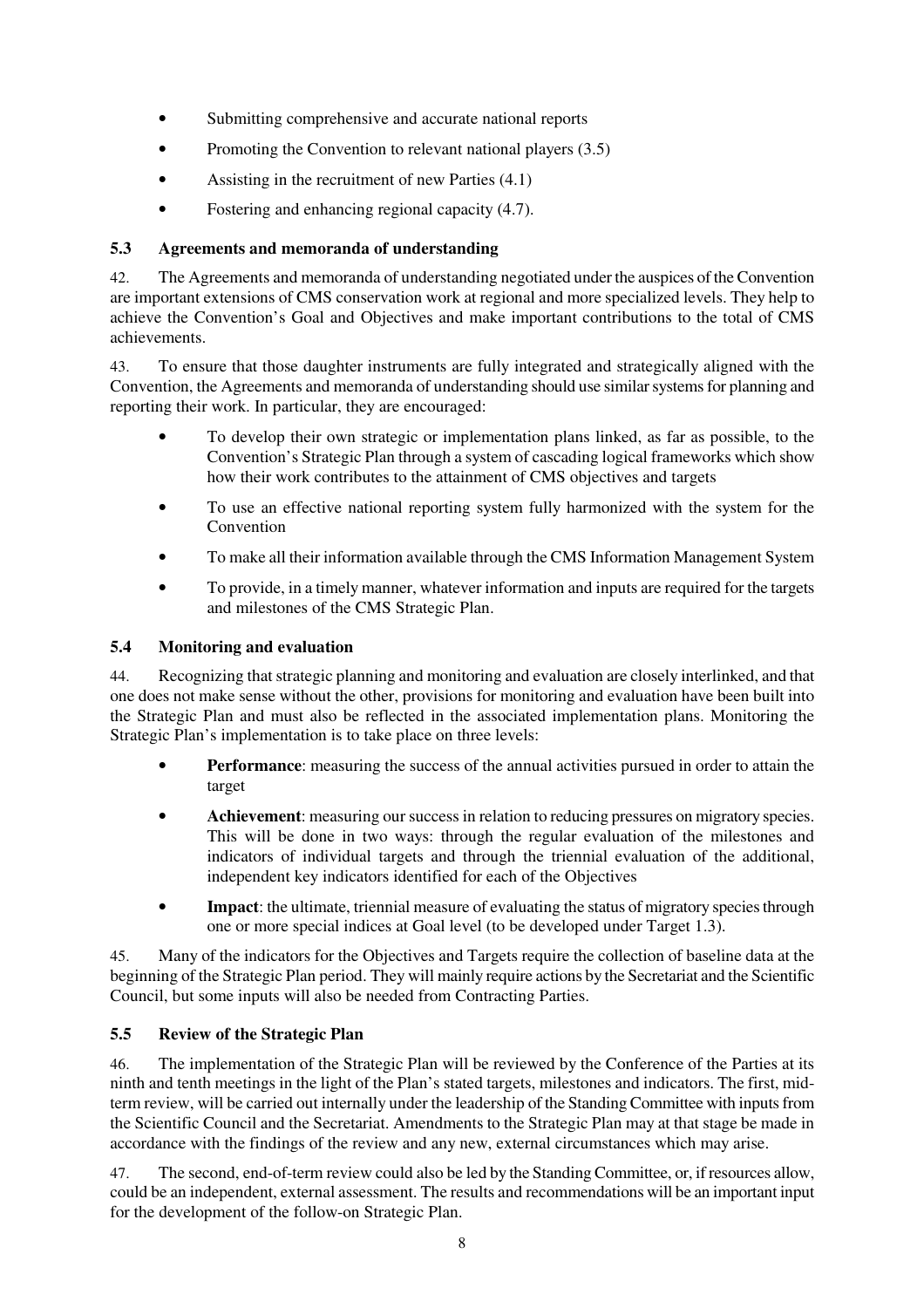48. The Agreements negotiated under CMS auspices will be invited to participate in the review process and to adopt complementary procedures for themselves.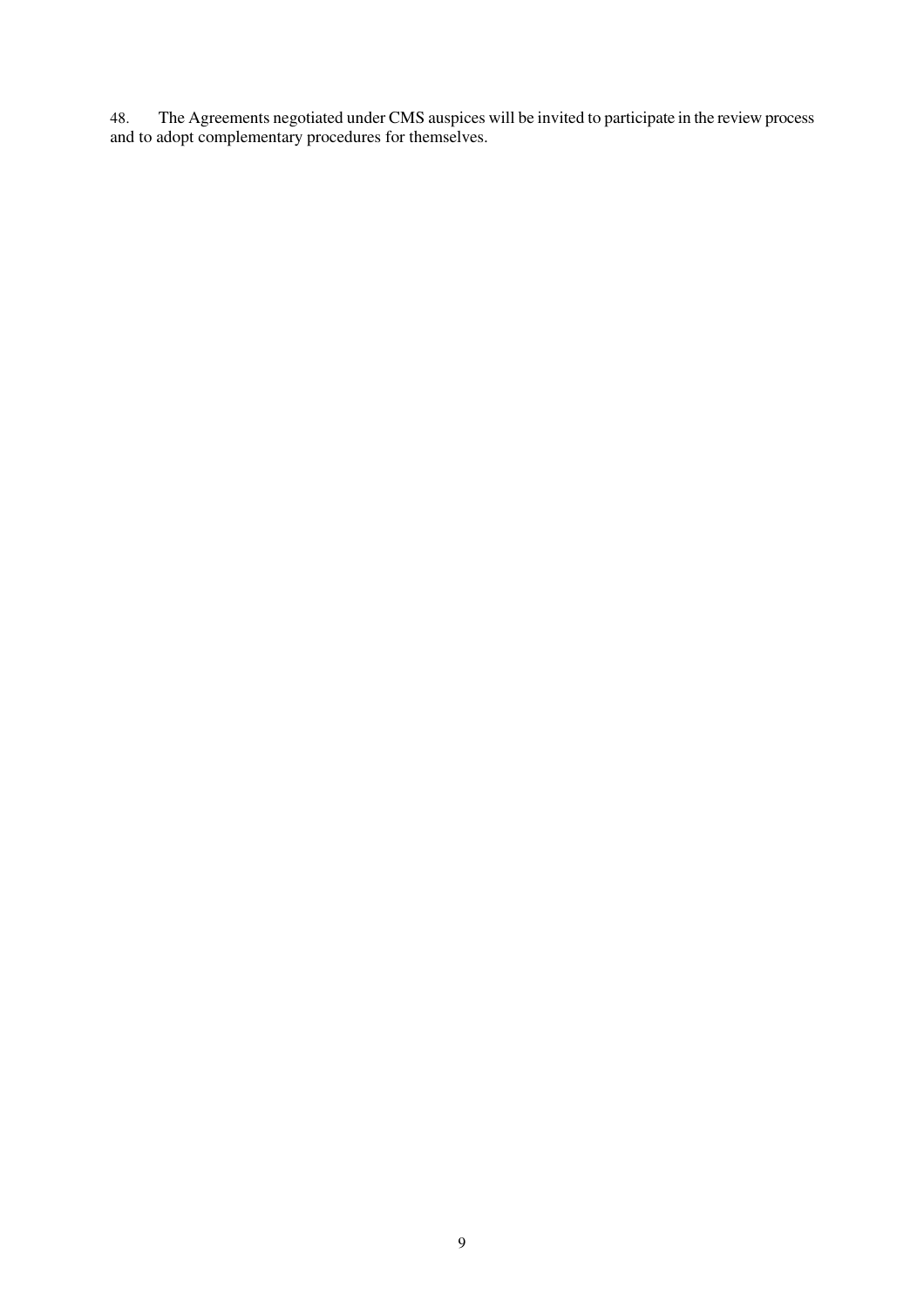#### **6. LOGICAL FRAMEWORK TABLE**

#### **STRATEGIC PLAN 2006–2011**

|                                                                                                                                                                     | <b>SUBDIVISION</b> | <b>TARGETS</b>                                                                                                            | <b>INDICATORS, MILESTONES</b>                                                                                                                                                                                                                                                                                    |
|---------------------------------------------------------------------------------------------------------------------------------------------------------------------|--------------------|---------------------------------------------------------------------------------------------------------------------------|------------------------------------------------------------------------------------------------------------------------------------------------------------------------------------------------------------------------------------------------------------------------------------------------------------------|
| <b>VISION</b><br>A world which<br>understands, respects and<br>sustains the phenomenon<br>of animal migration as a<br>unique part of our shared<br>natural heritage |                    |                                                                                                                           |                                                                                                                                                                                                                                                                                                                  |
| <b>GOAL</b><br>To ensure the favourable<br>conservation status of<br>migratory species thereby<br>contributing to global<br>sustainability                          |                    |                                                                                                                           | Number of App. I species whose conservation<br>$\bullet$<br>status has improved as indicated by CMS global<br>index ( $\rightarrow$ target 1.8)<br>Aggregate measure derived from similar top status<br>indicators for all species or species groups covered<br>through Agreements or memoranda of understanding |
| <b>OBJECTIVE 1</b><br>To ensure that the<br>conservation and<br>management of migratory<br>species is based on the best<br>available information                    |                    |                                                                                                                           | Quality improvement of listing proposals, review<br>reports and background papers for<br>recommendations (assessment of underpinning<br>data: how up-to-date, scientifically credible and,<br>where possible, independently refereed)                                                                            |
|                                                                                                                                                                     | <b>Status</b>      | 1.1 Review of status of and conservation actions for App I and<br>II species published at regular intervals               | Scientific Council 14: Aquatic mammals, aquatic<br>$\bullet$<br>reptiles, terrestrial mammals, birds, bats,<br>Scientific Council 16: Fishes, invertebrates<br>(butterflies)                                                                                                                                     |
|                                                                                                                                                                     |                    | 1.2 Up-to-date list of Range States of App I and II species<br>presented to each Conference of the Parties                | Ninth Conference of the Parties<br>Tenth Conference of the Parties<br>$\bullet$                                                                                                                                                                                                                                  |
|                                                                                                                                                                     |                    | 1.3 Indices for measuring the status and trends of migratory<br>species at global, regional and national levels developed | Scientific Council 14: decision on way forward<br>$\bullet$<br>Ninth Conference of the Parties: draft indicators<br>submitted                                                                                                                                                                                    |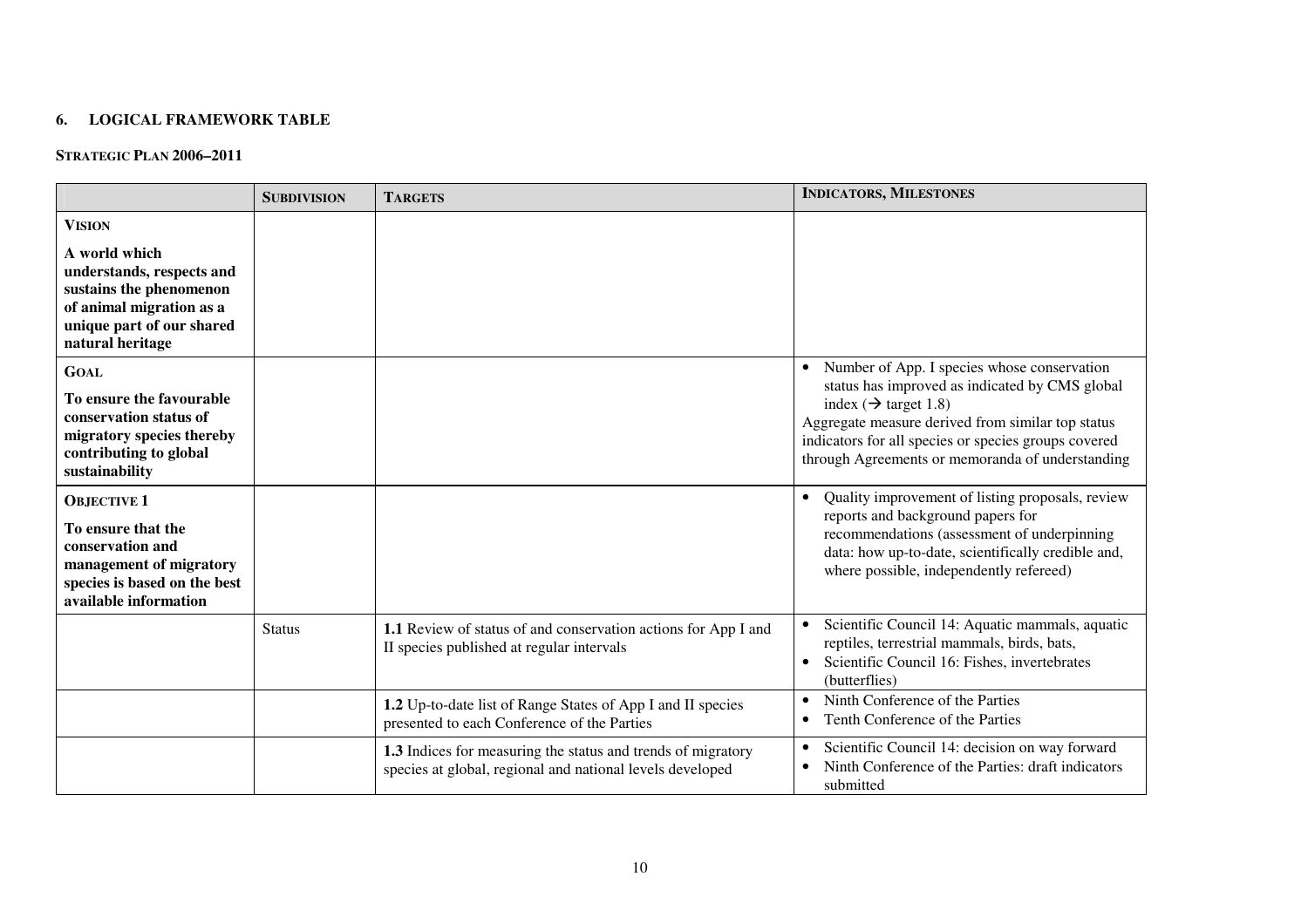|                                                                                                                      | Pressures   | 1.4 Emerging and existing threats to migratory species and<br>obstacles to migration identified and reviewed at regular<br>intervals and guidelines for appropriate actions developed | Scientific Council 14: Draft guidelines for the<br>most important pressure issues available<br>Scientific Council 15: Recommendations with<br>$\bullet$<br>respect to the most important pressure issues to<br>ninth Conference of the Parties                                                                                                                                                 |
|----------------------------------------------------------------------------------------------------------------------|-------------|---------------------------------------------------------------------------------------------------------------------------------------------------------------------------------------|------------------------------------------------------------------------------------------------------------------------------------------------------------------------------------------------------------------------------------------------------------------------------------------------------------------------------------------------------------------------------------------------|
|                                                                                                                      | Responses   | 1.5 Criteria, indicators and guidelines for assessing the success<br>of conservation actions for priority migratory species developed                                                 | Scientific Council 14: Review of available<br>evaluation systems<br>Scientific Council 15: Draft guidelines available<br>Ninth Conference of the Parties: Guidelines<br>$\bullet$<br>adopted                                                                                                                                                                                                   |
|                                                                                                                      | Other       | 1.6 Research and monitoring priorities for App I and II species<br>identified and recommended to appropriate institutions for<br>action                                               | Scientific Council 15: terms of reference set<br>Scientific Council 16: Priorities identified<br>Tenth Conference of the Parties: Priorities<br>considered for promotion                                                                                                                                                                                                                       |
|                                                                                                                      |             | 1.7 Standards and effectiveness of commissioned research and<br>CMS published reports improved                                                                                        | 2006: Baseline assessment of three sample reports<br>$\bullet$<br>Scientific Council 14: Standard system<br>$\bullet$<br>operational<br>2011: Quality assessment of three sample reports<br>$\bullet$                                                                                                                                                                                          |
|                                                                                                                      |             | 1.8 User-friendly information management system integrating<br>the best available data on migratory species operational and<br>regularly updated                                      | Eighth Conference of the Parties: Decision on<br>$\bullet$<br>future development of IMS, including GROMS,<br>based on review<br>Scientific Council 14: Documentation of<br>necessary data sources<br>Proof of updating procedures from all data<br>sources                                                                                                                                     |
| <b>OBJECTIVE 2</b><br>To ensure that migratory<br>species benefit from the<br>best possible conservation<br>measures |             |                                                                                                                                                                                       | Number of App. I species with improved<br>conservation status<br>Number of App. II species with conservation<br>$\bullet$<br>status maintained or improved<br>Documentation of migratory species issues being<br>$\bullet$<br>integrated in sectoral policies (provided by<br>national reports)<br>Number and total area of protected areas<br>benefiting migratory species (national reports) |
|                                                                                                                      | All species | 2.1 App. I and App. II regularly updated                                                                                                                                              | Ninth Conference of the Parties: listing proposals<br>Tenth Conference of the Parties: listing proposals<br>$\bullet$                                                                                                                                                                                                                                                                          |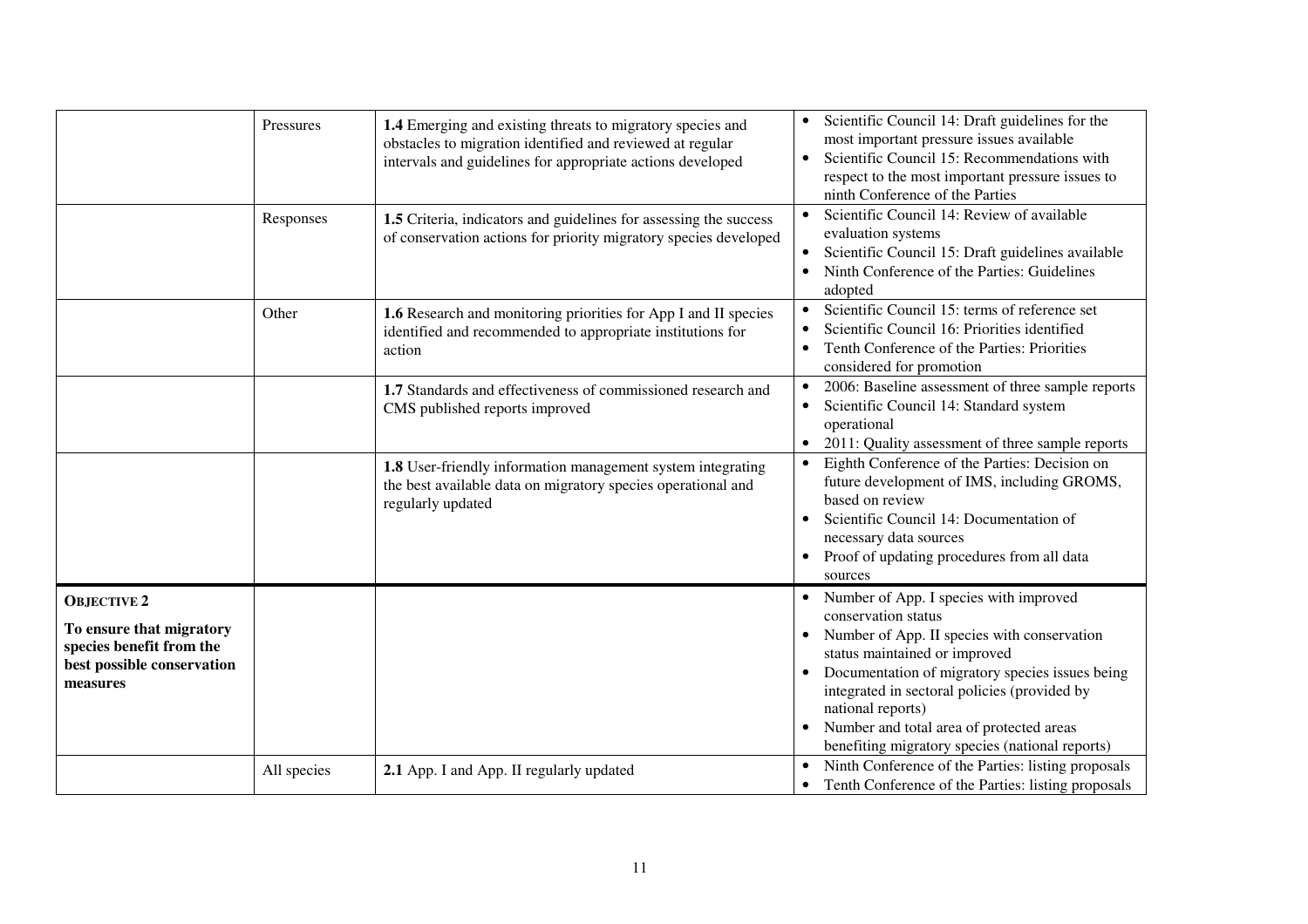| App. I species                         | 2.2 All species in App. I fully protected throughout their range<br>in Parties                                                        | 2006: baseline: legal protection status of every<br>species in every Party Range State                                                                                                                                                                                                                                                                              |
|----------------------------------------|---------------------------------------------------------------------------------------------------------------------------------------|---------------------------------------------------------------------------------------------------------------------------------------------------------------------------------------------------------------------------------------------------------------------------------------------------------------------------------------------------------------------|
| App. I species                         | 2.3 Habitats of key importance in removing App. I species from<br>danger of extinction conserved, restored and effectively<br>managed | Scientific Council 15: Habitats (or sites as<br>proxies) of key importance for all species<br>identified<br>Scientific Council 16: Status of those habitats<br>known<br>Scientific Council 17: Proposal for action ready<br>for tenth Conference of the Parties<br>Tenth Conference of the Parties: Adoption of<br>proposal<br>Re-evaluation of conservation status |
| App. I:<br>Concerted<br>Action species | 2.4 Concerted actions for App. I priority species identified by<br>Conference of the Parties implemented                              | Scientific Council 14: Evaluation framework and<br>$\bullet$<br>baseline information available<br>Scientific Council 16: First evaluation of<br>implementation                                                                                                                                                                                                      |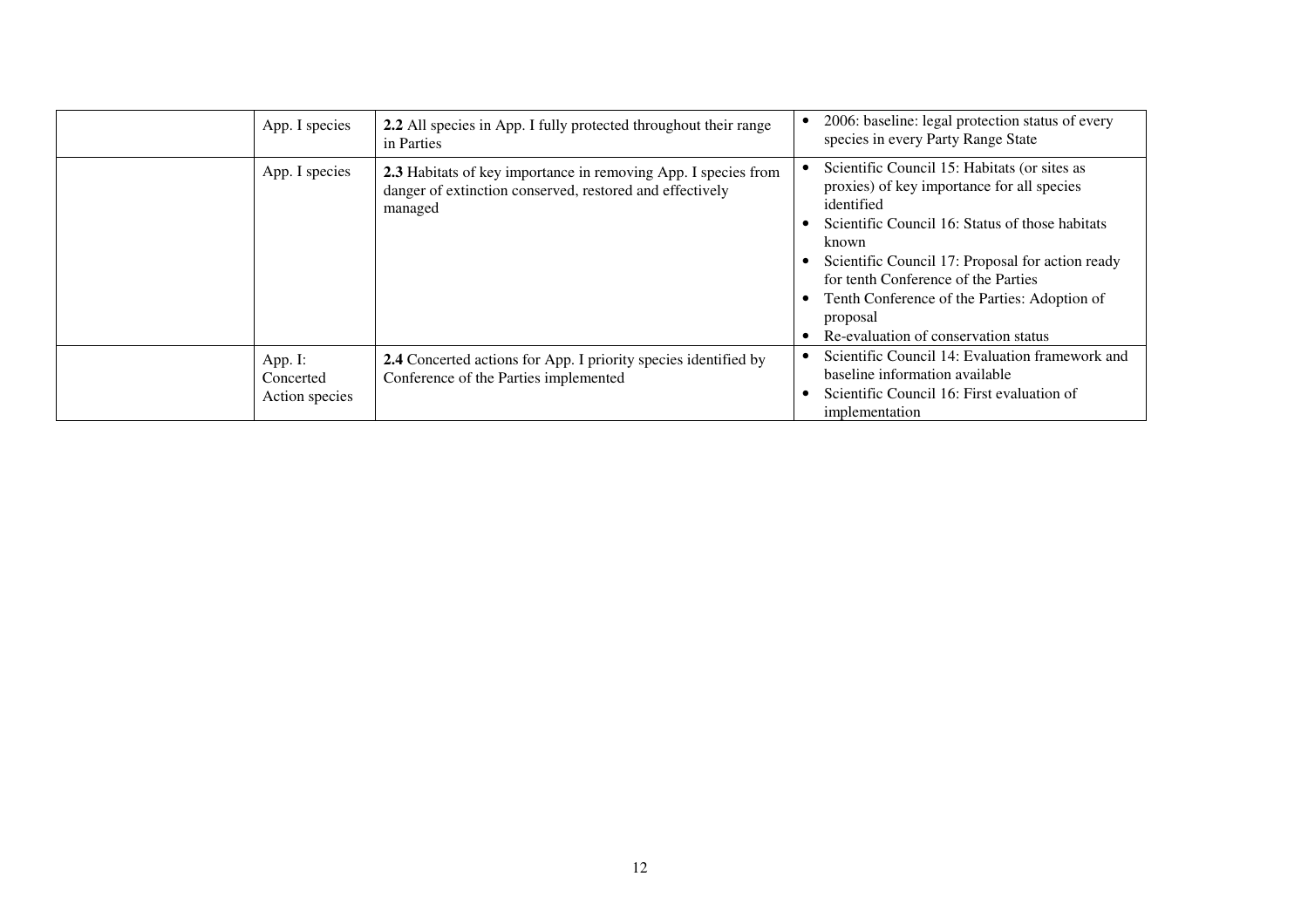| App. II species<br>not yet covered<br>by Agreement or<br>memorandum of<br>understanding | 2.5 App. II regularly reviewed and opportunities for<br>international collaborative arrangements (incl. agreements) at<br>appropriate scale and resulting in greatest possible conservation<br>gain actively pursued                                                                 | $\bullet$ | At least 15 new international collaborative<br>arrangements in place<br>Scientific Council 14: First entries of CMS App II<br>Agreements table<br>Scientific Council 15/ninth Conference of the<br>Parties: Review of existing arrangements for<br>birds. Recommendations to Parties for future<br>priorities<br>Scientific Council 16: Table reviewed and<br>updated<br>Scientific Council 17/tenth Conference of the<br>Parties: Review of existing arrangements for<br>marine species. Recommendations for priorities<br>2006: Asian Houbara Bustard Agreement; Monk<br>Seal MoU; Pacific Islands Cetaceans MoU;<br>Appropriate instrument for Sahelo-Saharan<br>Antelopes; Saiga Antelope MoU; African Atlantic<br>Coast Turtles MoU revitalised; Central Asian<br>Flyway interim coordination mechanism<br>2007: Andean Flamingos MoU; Appropriate<br>instruments for (i) Mongolian Gazelle; (ii) Small<br>Cetaceans and Sirenians in West Africa |
|-----------------------------------------------------------------------------------------|--------------------------------------------------------------------------------------------------------------------------------------------------------------------------------------------------------------------------------------------------------------------------------------|-----------|--------------------------------------------------------------------------------------------------------------------------------------------------------------------------------------------------------------------------------------------------------------------------------------------------------------------------------------------------------------------------------------------------------------------------------------------------------------------------------------------------------------------------------------------------------------------------------------------------------------------------------------------------------------------------------------------------------------------------------------------------------------------------------------------------------------------------------------------------------------------------------------------------------------------------------------------------------|
|                                                                                         |                                                                                                                                                                                                                                                                                      | $\bullet$ | 2008: Dugong MoU; Southern South American<br>Grassland Birds MoU; Appropriate instruments<br>for (i) Small Cetaceans of South-East Asia; (ii)<br>African Bats; (iii) Central Asian Flyway; (iv)<br>African-Eurasian Raptors; (v) Gorillas<br>Scientific Council 14: Evaluation of                                                                                                                                                                                                                                                                                                                                                                                                                                                                                                                                                                                                                                                                      |
| All species                                                                             | 2.6 Actions to mitigate the most serious threats to migratory<br>species and obstacles to animal migration initiated or carried<br>out, in particular relating to wind turbines, power lines,<br>by-catch, oil pollution, climate change, disease, invasive<br>species, illegal take | $\bullet$ | implementation (baseline)<br>Scientific Council 16: Re-evaluation: at least a<br>20 per cent increase over baseline                                                                                                                                                                                                                                                                                                                                                                                                                                                                                                                                                                                                                                                                                                                                                                                                                                    |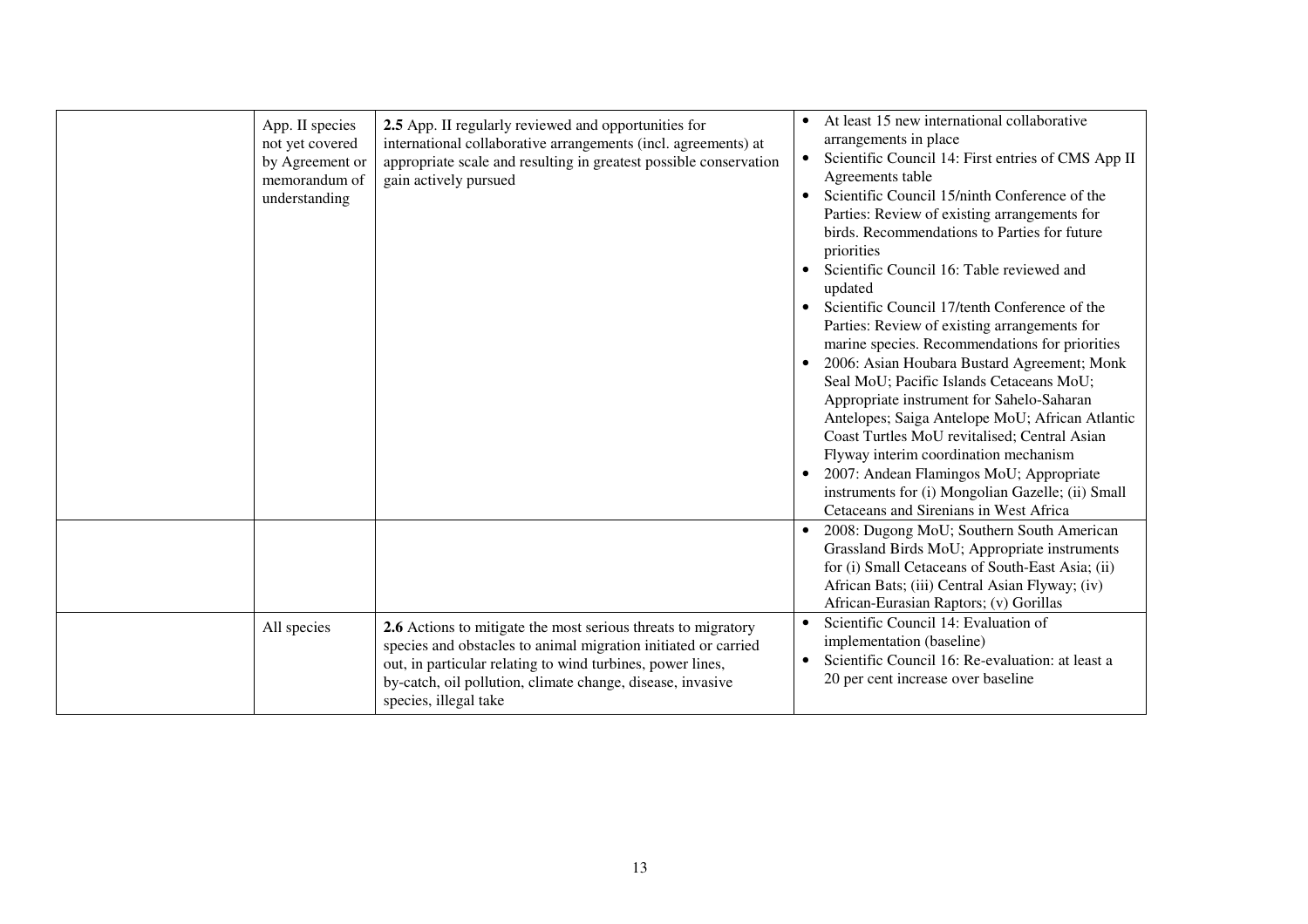|                                                                                                                                        |             | 2.7 The most important key habitats/sites for migratory species<br>in each Range State are protected and connected, where<br>appropriate, through networks of protected areas and corridors                                                                                                  | Ninth Conference of the Parties: Guidelines<br>developed and presented by Scientific Council<br>Tenth Conference of the Parties: Each Party to<br>report on up to 10 most important migratory<br>species sites and their inclusion a network of<br>protected areas and corridors                                                         |
|----------------------------------------------------------------------------------------------------------------------------------------|-------------|----------------------------------------------------------------------------------------------------------------------------------------------------------------------------------------------------------------------------------------------------------------------------------------------|------------------------------------------------------------------------------------------------------------------------------------------------------------------------------------------------------------------------------------------------------------------------------------------------------------------------------------------|
|                                                                                                                                        |             | 2.8 Impact assessments (EIA, system evaluation assessment)<br>required for all development likely to impact migratory species<br>seriously (especially wind turbines and power lines) and special<br>provisions for migratory species included in national EIA<br>regulations and procedures | 2006: First assessment of need for EIA in each<br>Party for wind turbines and power lines and of<br>general provisions in EIA regulations for<br>migratory species<br>Ninth Conference of the Parties: First assessment<br>$\bullet$<br>of migratory species considerations in Party EIA<br>regulations and procedures                   |
|                                                                                                                                        |             | 2.9 Issues affecting migratory species addressed in national<br>biodiversity strategies and action plans                                                                                                                                                                                     | Ninth Conference of the Parties: First evaluation<br>of implementation of guidance by Parties                                                                                                                                                                                                                                            |
| <b>OBJECTIVE 3</b><br>To broaden awareness and<br>enhance engagement in the<br>conservation of migratory<br>species amongst key actors |             |                                                                                                                                                                                                                                                                                              | • Number of references to migratory species per<br>year in global news agencies (Reuters, Associated<br>Press, AFP, Spanish services)<br>Number of references to the Convention in same<br>Total amount of funding spent by selected<br>countries (Parties, non-Parties, regionally<br>representative) on migratory species conservation |
|                                                                                                                                        | Parties     | 3.1 Levels of engagement in and commitment of existing Parties<br>to CMS increased                                                                                                                                                                                                           | Response to requests<br>Level of meeting attendance<br>Assessed and voluntary contributions<br>Level of implementation of resolutions and<br>recommendations (national reporting)<br>2006: Baseline data collected                                                                                                                       |
|                                                                                                                                        | Non-Parties | 3.2 Level of engagement in CMS work of priority target<br>non-Parties increased                                                                                                                                                                                                              | Proxy indicator: number of countries joining CMS<br>$\bullet$<br>or/and participating in agreements                                                                                                                                                                                                                                      |
|                                                                                                                                        | Partners    | 3.3 Number of Partners supporting and participating in the work<br>of CMS increased                                                                                                                                                                                                          | 2006: Baseline data (number of partners in CMS<br>and agreements, etc.) collected<br>References to CMS and Agreements in Partners'<br>work/materials                                                                                                                                                                                     |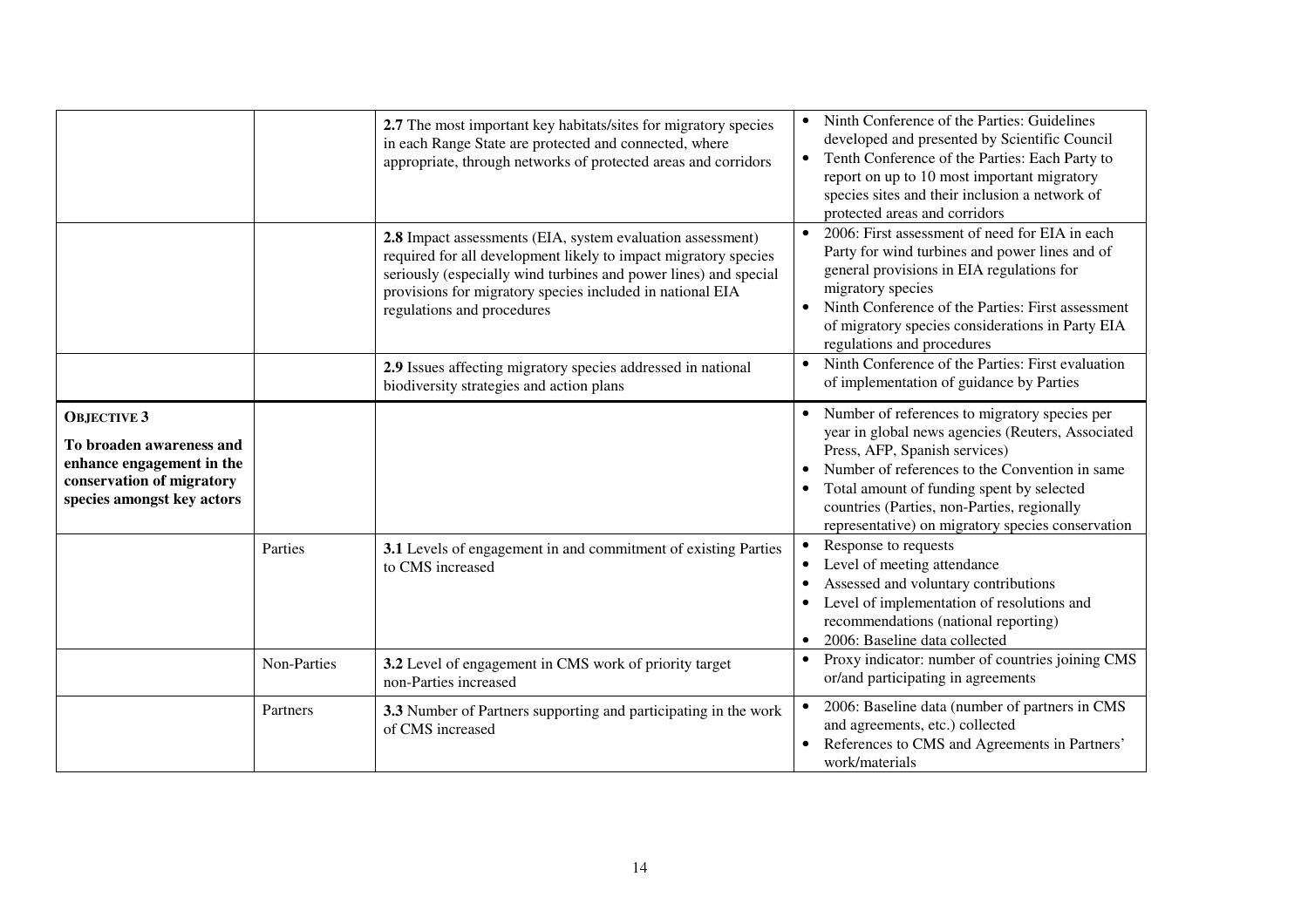|                                                                                                                                                    | Media                                                       | 3.4 Awareness of key media of CMS and its leading role in the<br>conservation of migratory species enhanced                                                                                                    | References to CMS in media<br>Measuring interactions with web site<br>$\bullet$                                                                                                                                                                                                                                                                                             |
|----------------------------------------------------------------------------------------------------------------------------------------------------|-------------------------------------------------------------|----------------------------------------------------------------------------------------------------------------------------------------------------------------------------------------------------------------|-----------------------------------------------------------------------------------------------------------------------------------------------------------------------------------------------------------------------------------------------------------------------------------------------------------------------------------------------------------------------------|
|                                                                                                                                                    | Sectoral groups                                             | 3.5 Opinion-leaders of key sectoral groups impacting on<br>migratory species influenced, including by expert advice,<br>through CMS                                                                            | CMS institutions: Number of engagements with<br>$\bullet$<br>such people<br>Parties (in national reports): legal references/EIAs<br>referring to CMS or migratory species                                                                                                                                                                                                   |
|                                                                                                                                                    | All                                                         | 3.6 Key information material in appropriate UN languages<br>disseminated to identified target audiences                                                                                                        | Brochures in Chinese and Arabic<br>Measuring interactions with web site<br>$\bullet$<br>Frequency of updating web site<br>$\bullet$                                                                                                                                                                                                                                         |
| <b>OBJECTIVE 4</b><br>To reinforce the<br>overarching and unifying<br>role of CMS in the<br>conservation and<br>management of migratory<br>species |                                                             |                                                                                                                                                                                                                | Number of Contracting Parties to CMS and/or<br>Agreements<br>Number of signatories to memoranda of<br>understanding<br>Number of references to CMS in CBD, CITES<br>$\bullet$<br>and Ramsar national reports<br>Number of references to CMS in annual reports of<br>key partners: IUCN, WWF, BirdLife, Wetlands<br>International, Whale and Dolphin Conservation<br>Society |
|                                                                                                                                                    | Parties                                                     | 4.1 CMS membership increased by 30 Parties, particularly those<br>which are of high importance for migratory species, and/or for<br>which there is a high priority for securing new agreements                 | Ninth Conference of the Parties: 20<br>Double number of members in Americas and Asia                                                                                                                                                                                                                                                                                        |
|                                                                                                                                                    | Agreements,<br>memoranda of<br>understanding                | 4.2 Contribution of Agreements and memoranda of<br>understanding towards delivery of the CMS Strategic Plan<br>targets jointly reviewed and appropriate measures developed to<br>deal with any identified gaps | Standing Committee pre-ninth Conference of the<br>Parties: Gaps identified<br>Ninth Conference of the Parties: Measures<br>$\bullet$<br>developed                                                                                                                                                                                                                           |
|                                                                                                                                                    | Multilateral<br>environmental<br>agreements and<br>Partners | 4.3 Cooperative activities in pursuit of shared targets with<br>relevant multilateral environmental agreements and key partners<br>increased                                                                   | Number of cooperative activities conducted<br>$\bullet$<br>Financial volume of those activities                                                                                                                                                                                                                                                                             |
|                                                                                                                                                    | Corporate<br>identity                                       | 4.4 Identity and cohesiveness of the CMS family of instruments<br>strengthened                                                                                                                                 | Agreements as observers on Scientific Council<br>Combination of logos/branding<br>$\bullet$                                                                                                                                                                                                                                                                                 |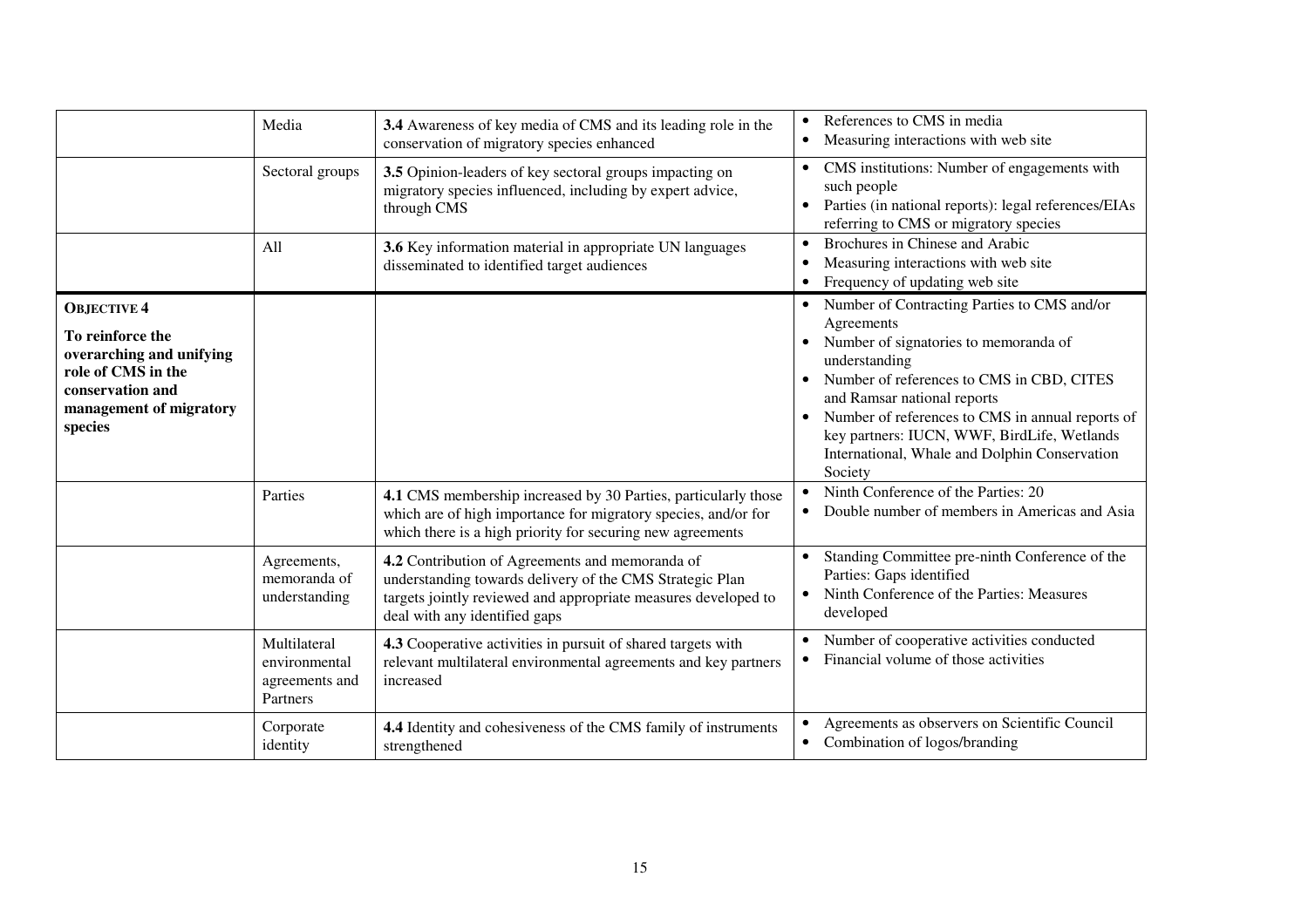|                               | National<br>networks                   | 4.5 CMS national liaison systems or committees established in<br>most Parties                                                                                                                 | Number of national liaison systems and<br>committees<br>Ninth Conference of the Parties: Guidelines for<br>$\bullet$<br>CMS Focal Points and Scientific Councillors on<br>how to establish such networks |
|-------------------------------|----------------------------------------|-----------------------------------------------------------------------------------------------------------------------------------------------------------------------------------------------|----------------------------------------------------------------------------------------------------------------------------------------------------------------------------------------------------------|
|                               | Effectiveness                          | 4.6 Effectiveness of CMS' own institutions reviewed and, where<br>necessary, enhanced to ensure fulfilment of its increasing<br>worldwide responsibilities                                    | Eighth Conference of the Parties: Evaluation<br>commissioned<br>Ninth Conference of the Parties: Decision on<br>$\bullet$<br>recommendation                                                              |
|                               | Participation                          | 4.7 Regional capacity for participating in CMS implementation<br>activities enhanced, particularly in those regions where CMS is<br>underrepresented                                          | Number of regional meetings and participants<br>Number of projects supported in region<br>$\bullet$                                                                                                      |
|                               | Funding                                | 4.8 Extra budgetary funding from a wider range of sources<br>secured for implementation of the CMS Strategic Plan                                                                             | Amount of funding<br>$\bullet$<br>Permanent mechanisms established for private-<br>sector fundraising                                                                                                    |
| <b>OPERATIONAL PRINCIPLES</b> |                                        | In pursuit of implementing this Strategic Plan, CMS<br>endeavours to adhere, where appropriate, to the identified<br>Operational Principles in all its programmes, projects and<br>activities |                                                                                                                                                                                                          |
|                               | <b>United Nations</b><br>principles    | <b>OP1</b> To respect the general principles of the United Nations<br>Charter                                                                                                                 |                                                                                                                                                                                                          |
|                               | Synergies with<br>other<br>Conventions | OP2 To cooperate closely with relevant multilateral<br>environmental agreements and key partners to maximise<br>synergies and avoid duplication                                               |                                                                                                                                                                                                          |
|                               | Sustainable use                        | <b>OP3</b> To foster awareness of the concept of sustainable use, and<br>of livelihoods being dependent on migratory species                                                                  |                                                                                                                                                                                                          |
|                               | Transfer of<br>resources               | <b>OP4</b> To increase the opportunities for developing countries and<br>countries with economies in transition to contribute to the<br>implementation of the Strategic Plan                  |                                                                                                                                                                                                          |
|                               | Project funding                        | <b>OP5</b> To spend available project funding in less wealthy<br>countries                                                                                                                    |                                                                                                                                                                                                          |
|                               | Co-funding                             | <b>OP6</b> To attract at least 50 per cent matching funding for project<br>activities                                                                                                         |                                                                                                                                                                                                          |